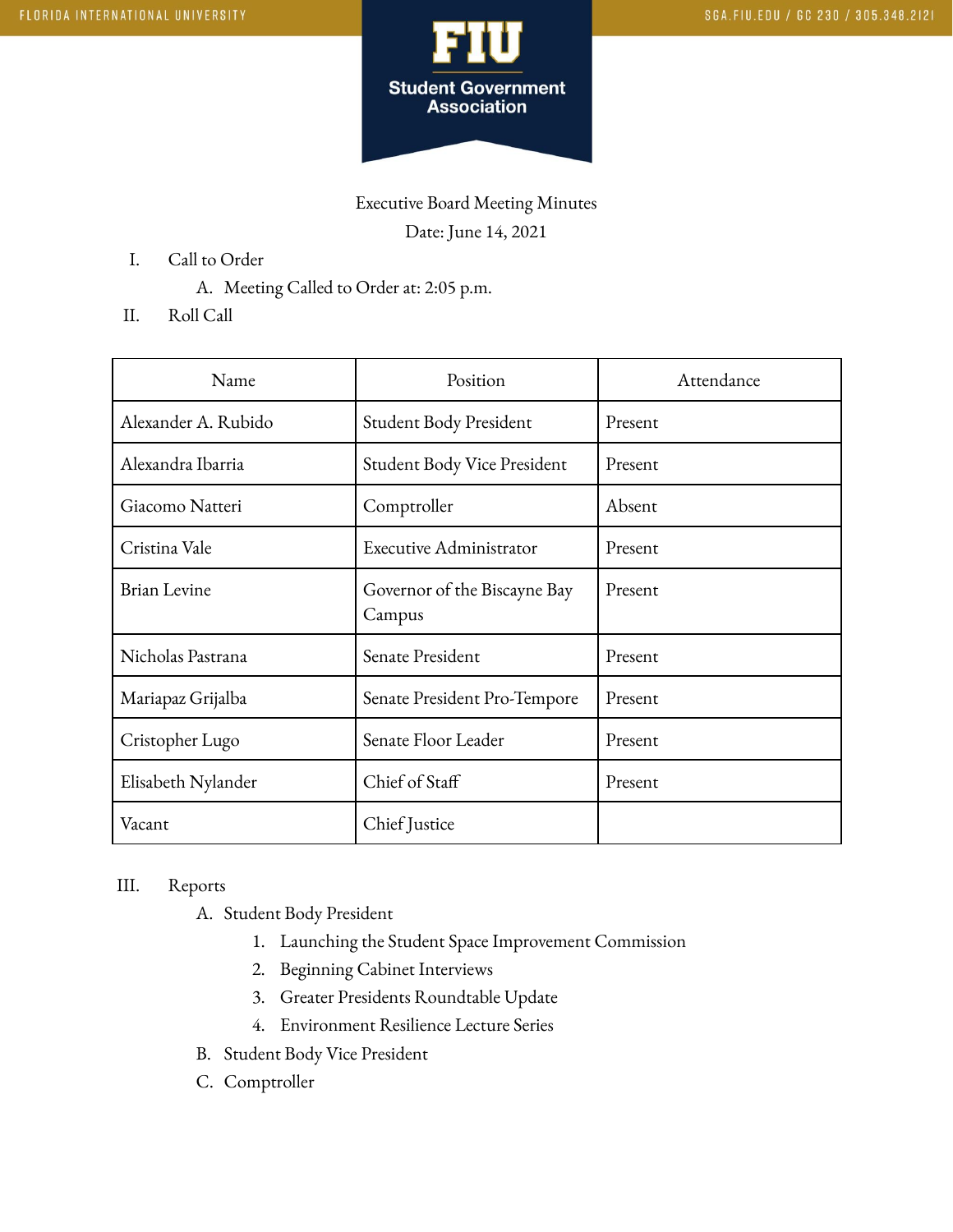- 1. Meeting w Rubido to discuss purchases w A&S fees
- D. Executive Administrator
	- 1. Met w PantherNow
	- 2. Asked about pharmacy, cabinet applications, filling vacancies and senate quorum
- E. Governor of the Biscayne Bay Campus
	- 1. Started interviews for BBC cabinet positions
	- 2. Vaccines done at BBC last Monday
	- 3. BBC B&N hours are expanding 2 hours in morning and 1 hour in evening
	- 4. Trying to expand food options at BBC
	- 5. Trying to get more housing students for Bayview
	- 6. Would like BBC Governor instagram to reach specifically to BBC students
- F. Senate President
	- 1. Thinking of forming Pharmacy Ad Hoc committee want it to be generalized special project committee
	- 2. Trouble with quorum, trying to fill vacancies
	- 3. Doing training this week and next
- G. Senate President Pro-Tempore
	- 1. Senate retreat Monday, July 19 10 AM-5PM at BBC. Providing transportation
	- 2. Working on retreat workbook
	- 3. Next Monday Robert's Rules presentation at Senate
- H. Senate Floor Leader
	- 1. Want to introduce SPOT survey mock up at Senate. Want it running by fall or spring
	- 2. Wants to create Lab Fee Fund, meeting with department on Friday. Please invite Larrissa or Michelle
	- 3. Hosting one on ones with senators to gauge ideas and initiatives
- I. Chief of Staff
	- 1. Cabinet Interviews were held. They went well. Need to interview new applicants before sending an email to Michelle to confirm the applicants we choose for the positions.
	- 2. Panther Book Pack meeting on Friday at 10AM-12PM with Kenia and team. Breakfast will be provided. Location pending
- J. Chief Justice